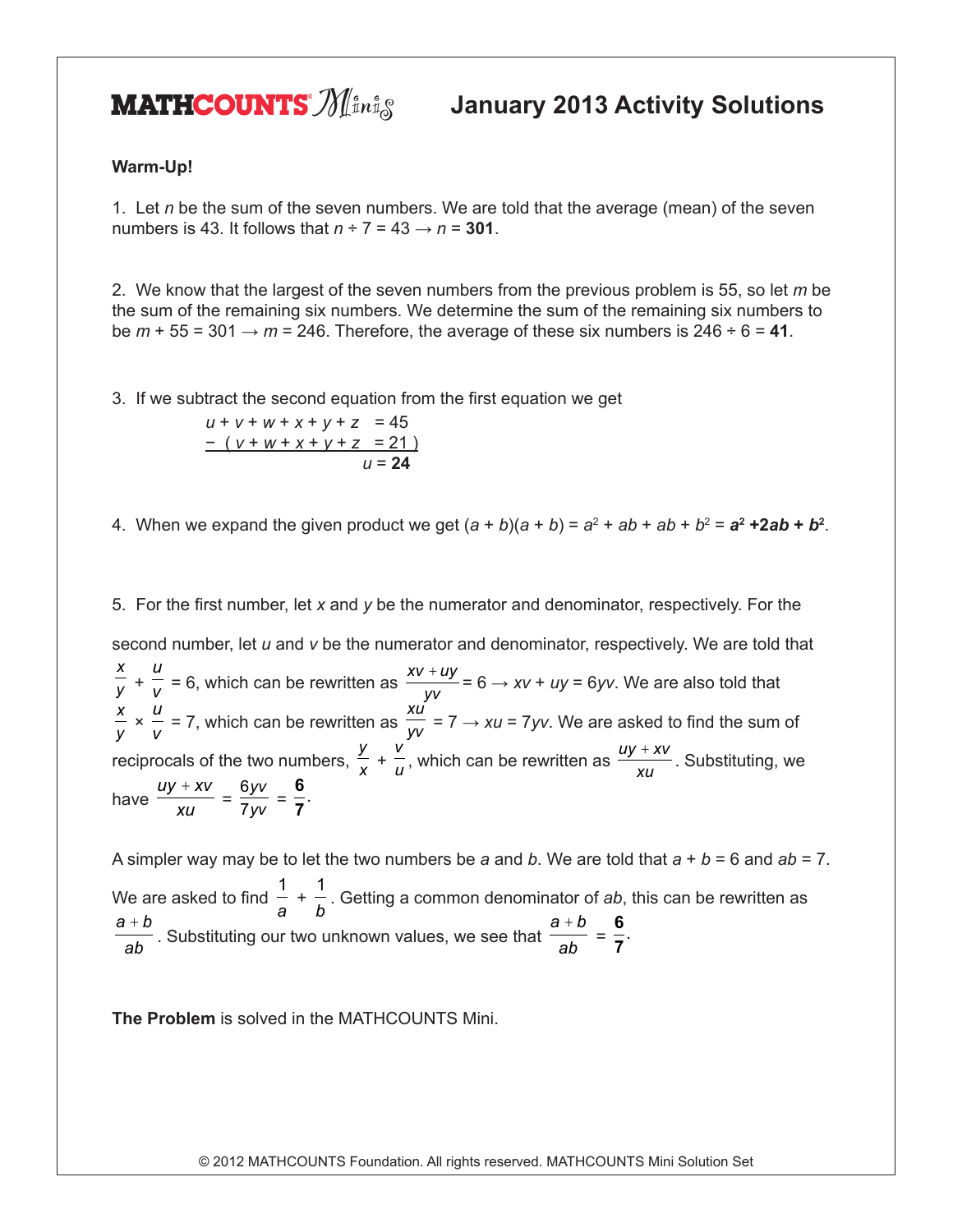## **Follow-up Problems**

6. Let's start by squaring each side of the given equation to get

$$
\left(a + \frac{1}{a}\right)^2 = 3^2
$$
  

$$
a^2 + 1 + 1 + \frac{1}{a^2} = 9
$$
  

$$
a^2 + 2 + \frac{1}{a^2} = 9
$$
  

$$
a^2 + \frac{1}{a^2} = 7.
$$

7. Let's start by cubing each side of the given equation to get

$$
\left(a + \frac{1}{a}\right)^3 = 3^3
$$

$$
\left(a + \frac{1}{a}\right)^2 \left(a + \frac{1}{a}\right) = 27
$$

$$
\left(a^2 + 2 + \frac{1}{a^2}\right) \left(a + \frac{1}{a}\right) = 27
$$

$$
a^3 + a + 2a + \frac{2}{a} + \frac{1}{a} + \frac{1}{a^3} = 27
$$

$$
a^3 + 3a + \frac{3}{a} + \frac{1}{a^3} = 27.
$$

*a a* a *d* cuttor a *c* call<br>equation, we have If we factor a 3 out of the two middle terms of the expression on the left-hand side of the<br>equation, we have equation, we have *a* we ractor a 5 out or the two<br>quation, we have *a*  $u$ atio

$$
a^3 + 3\left(a + \frac{1}{a}\right) + \frac{1}{a^3} = 27.
$$

Since we know that  $a + \frac{1}{a}$ 1 we know that  $a + \frac{1}{a} = 3$ , we can substitute and simplify to get *a* ve know that  $a + \frac{1}{a} =$ 

$$
a^{3} + 3(3) + \frac{1}{a^{3}} = 27
$$

$$
a^{3} + 9 + \frac{1}{a^{3}} = 27
$$

$$
a^{3} + \frac{1}{a^{3}} = 18.
$$

8. Since we ultimately want the product of the three integers, let's start by multiplying the products of the pairs we are given. We have (*xy*)(*yz*)(*xz*) = 4 × 18 × 50  $\rightarrow$  *x<sup>2</sup>y<sup>2</sup>z<sup>2</sup> =* 3600  $\rightarrow$ (*xyz*)2 = 3600. Now if we take the square root of each side, we get *xyz* = **60**, since *x*, *y* and *z* are positive numbers.